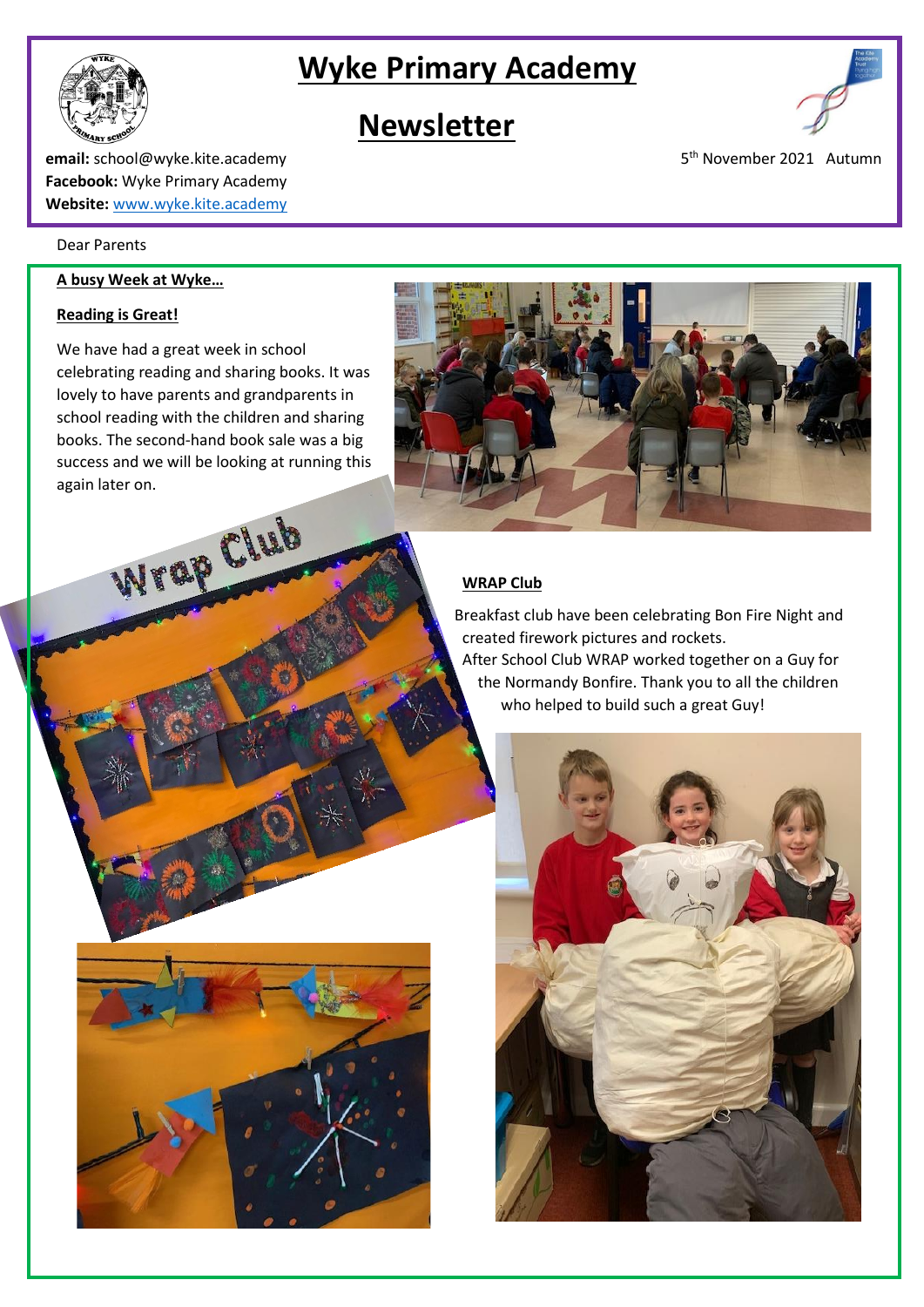#### **Remembrance Day**

Next week, the Year 6 pupils will be coming to the classes to sell poppies to the children on behalf of the British Legion. The poppies are 50p each.



We will be marking Remembrance Day on Thursday together.



We will be participating in Anti-bullying Week in school the  $15^{th}$  -  $19^{th}$  November. To start the week off, we will be having Odd Socks Day on Monday 15<sup>th</sup> November.

Odd Socks Day is an opportunity to have fun, be yourself and spread awareness of the core values Anti-Bullying Week promotes.

This year the Anti-Bullying Week theme is **ONE KIND WORD.** 

**Ask if someone's OK. Say you're sorry. Just say hey.**

*"In a world that can sometimes feel like it's filled with negativity, one kind word can provide a moment of hope. It can be a turning point. It can change someone's perspective. It can change their day. It can change the course of a conversation and break the cycle of bullying. Best of all, one kind word leads to another. Kindness fuels kindness. So from the playground to Parliament, and from our phones to our homes, together, our actions can fire a chain reaction that powers positivity. It starts with one kind word. It starts today."*

#### **GDPR and Image Sharing permission form**

Your children will have come home today with a letter regarding GDPR. We have been asked to update the information on sharing images through the academy and the Kite Trust. You have been asked to supply your permission regarding this previously, however, this form is far clearer and compliant with the GDPR auditing processes. Please complete these forms and return them to school as soon as possible.



#### **Christmas 2021**



Due to the ongoing Covid concerns and local numbers continuing to rise, we have made the very difficult decision not to have a **Christmas Production** this year. We don't want to put anybody at risk and spoil anyone's Christmas holiday by having the whole school and large groups of adults in the hall. It is always a very tight squeeze and not something we feel would be good at this point as it would be impossible to distance people and provide adequate ventilation. As it takes many weeks of rehearsal and preparation, we have had to make this decision now. We will be planning an alternative however and will share details with you nearer the time.

As we are able to space out a **Christmas Fair**, this will still be going ahead on Thursday 2<sup>nd</sup> December.

We have two more donation Mufti days coming up: **Friday 19th November** – toys **Friday 26th November** – bottles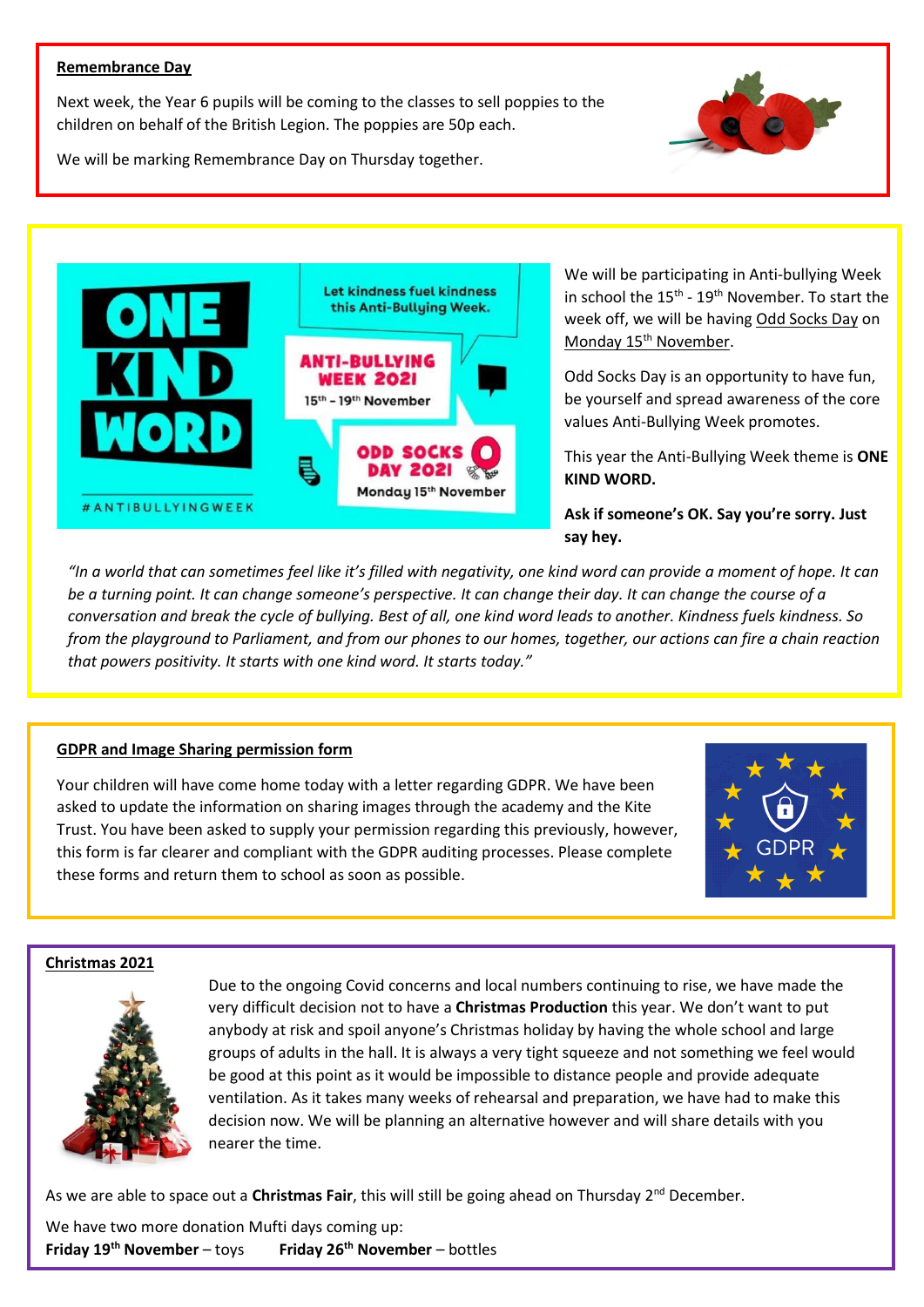### **DATES FOR YOUR DIARY**

| Friday 12 <sup>th</sup> November 2021                    |
|----------------------------------------------------------|
| Monday 15 <sup>th</sup> November 2021                    |
| $15^{\text{th}} - 19^{\text{th}}$ November 2021          |
| Tuesday 7 <sup>th</sup> December 2021                    |
| Wednesday 8 <sup>th</sup> December 2021                  |
| Thursday 9 <sup>th</sup> December 2021                   |
| 1:30 Friday 17th December 2021                           |
| 20 <sup>th</sup> December 2021 - Monday 3rd January 2022 |
| Tuesday 4 <sup>th</sup> January 2022                     |
| Wednesday 5 <sup>th</sup> January 2022                   |
| Friday 11 <sup>th</sup> February 2022                    |
| $14^{\text{th}} - 18^{\text{th}}$ February 2022          |
| Thursday 3rd March 2022                                  |
| 1:30 Friday $1st$ April 2022                             |
| Monday 6 <sup>th</sup> June 2022                         |
| Thursday 21 <sup>st</sup> July 2022                      |
|                                                          |